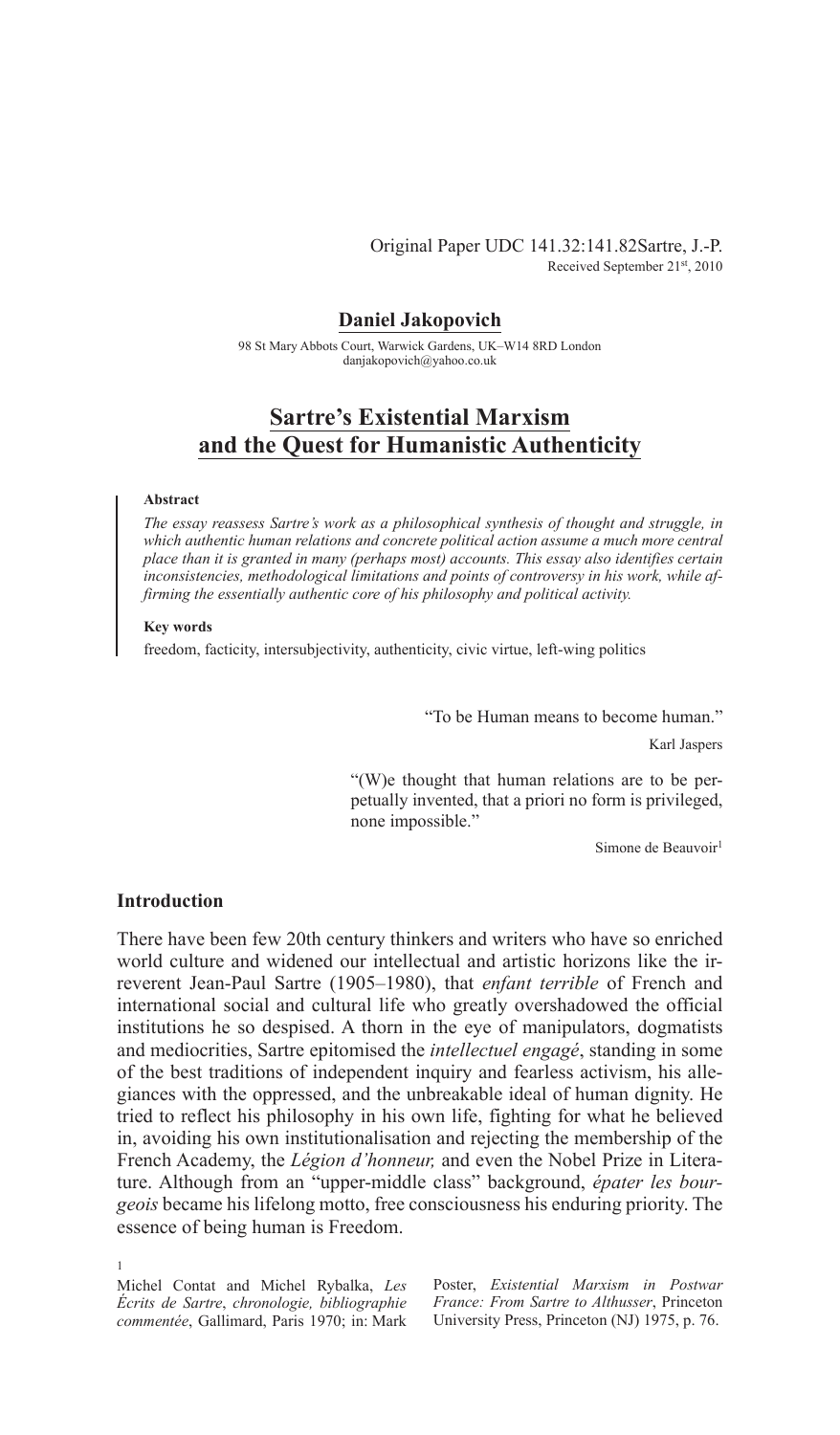Extending the (libertarian socialist) principle of free associations to sexual and romantic relations, Sartre and Beauvoir practiced polyamory (or free love), approved of homosexuality, and even defended nonviolent and nonauthoritarian intergenerational relations.<sup>2</sup> Sartre's and Beauvoir's sexual democratism and dissidence, echoing the conceptions of Foucault, Daniel Guerin and Kate Millet for instance, their romantic defiance of "bourgeois law and order", and the consistency with which they espoused the concept of radical freedom, doubtlessly added to the Stalinist and petty-bourgeois suspicion and detestation of their left-libertarian philosophy.<sup>3</sup> Beauvoir recounted their basic principle:

"(O)ur most passionately held conviction (was) that freedom is an inexhaustible source of discovery, and every time we give it room to develop, mankind is enriched as a result."<sup>4</sup>

# **Autoregulative morality and the invention of integral humanity**

Sartrean freedom is based on the self as Subject, "being for itself" (loosely corresponding with Heidegger's *Dasein*) or human consciousness, which is a nothingness in the sense of a negation, a separation from inert matter ("being in itself"). The inherent aspect of being human is the possibility of selfdefinition, and we must embrace the contingency of human life. Existence precedes essence.

"What do we mean by saying that existence precedes essence? We mean that man first of all exists, encounters himself, surges up in the world – and defines himself afterwards. If man, as the existentialist sees him, is not definable, it is because to begin with he is nothing. He will not be anything until later, and then he will be what he makes of himself."<sup>5</sup>

Sartre faced a difficult, never completely successful trajectory towards grasping a complex interplay between freedom and facticity  $-$  the basic notion, in accordance with Marx, being that "humans make themselves out of the conditions which are made for them."<sup>6</sup>

To an almost unprecedented extent, he embraced the ideal of the *self-made man*, a conscious creator of social relationships in charge of his own destiny, also responsible for the wellbeing of others. Sartre constructed his existentialism as "a humanist philosophy of action, of effort, of combat, of solidarity…"<sup>7</sup>

We cannot be subsumed to the society we live in. Léopold Senghor rightly pointed to Marx's definition of "the economic law of motion of modern society" as being a social *tendency* rather than a fixed, immutable law.<sup>8</sup> Human freedom is fundamentally manifested in the possibility of detachment and disengagement, questioning, doubting and imagining what is not and might be. By grasping nonbeing one is able "to put himself outside being" (*Being and Nothingness*). Nothingness is identified as the realm of freedom. Humans can detach themselves and transcend what is ("put themselves outside of being") because we are not simply predetermined by the present and the past, not simply locked into being what we were and currently are, but can also grasp the nonexistent. Every act, as the argument goes, is the projection of the being for itself toward what is not. The workers' resignation and conformism, failure to imagine what is presently not and refusal to make a clear choice and stick by it are seen by Sartre as constituting bad faith, which is characterised by the individual lying to him- or herself. The retreat from the choice to rebel into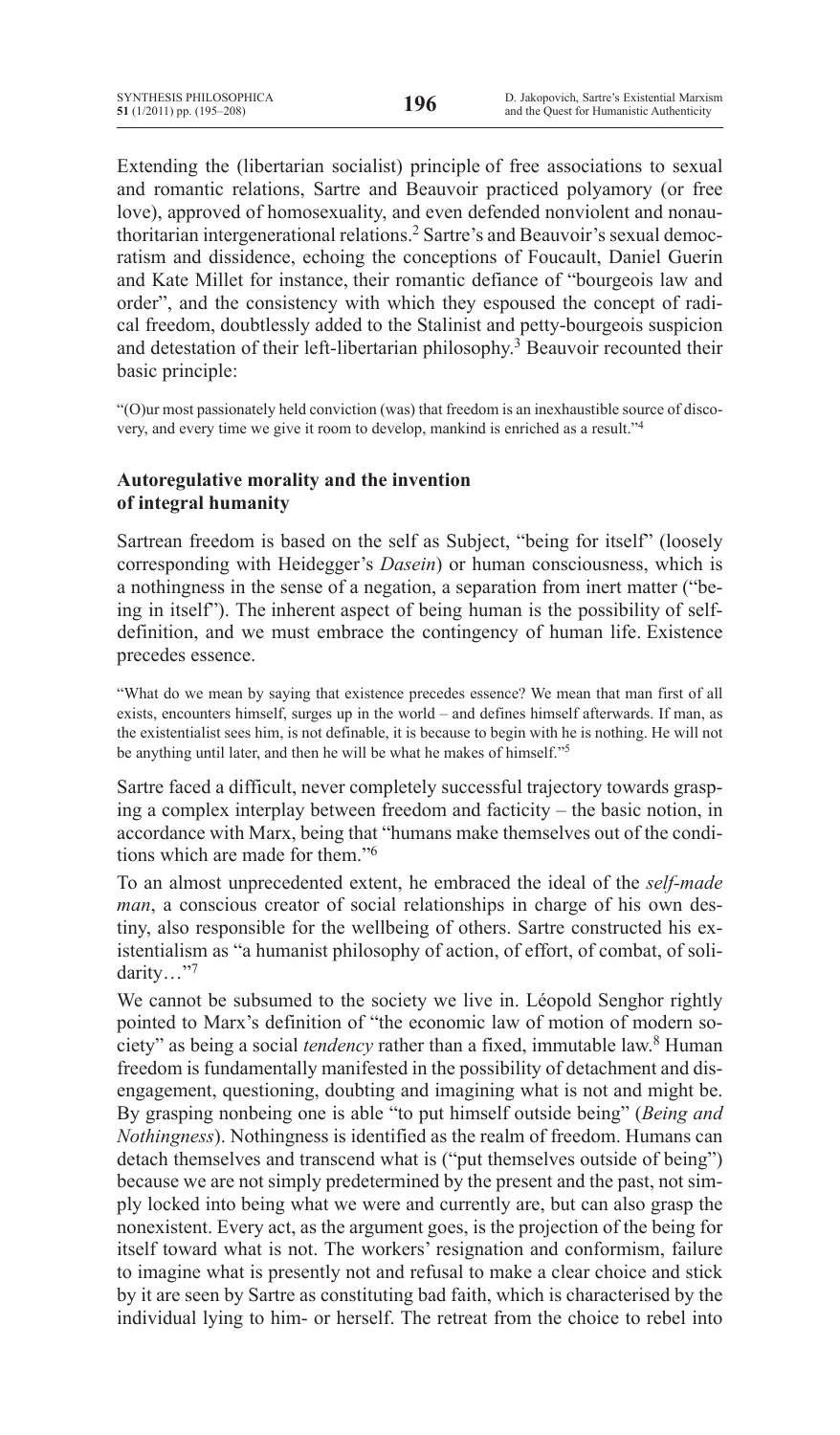normality is a manifestation of the worker's essentialist miscomprehension of his role in society, lack of understanding and neglect of possibilities and of the contingent nature of being in history. The return to "normality" is a return to the seriality of a depersonalised socio-economic order, an order reliant on "practico-inert" individuals in whose existence the dominant experience are the phenomena of alienation and reification.

Of course, Sartre opposed ontological dualism, acknowledging in the beginning of the first chapter of *Being and Nothingness* that he is largely dealing with abstractions when speaking of "being for itself" (*l'être pour soi*) and "being in itself" (*l'être en soi*) where it is actually the concrete totality which should be the object of our analysis. Yet, at least in his early phase, Sartre fails to realise the materialist potential of the idea that "existence precedes essence".

For Sartre, consciousness is entirely "translucid", and it is precisely because we are prereflectively aware of our freedom that we are able to be and act in bad faith, to escape freedom. It is, however, a highly contentious assertion that we are always prereflectively conscious of our being. In the case of the workers in part IV of *Being and Nothingness*, perhaps a more classical Marxist notion of false consciousness is needed. People can be truly unaware of things – and fooled – just as they can fool themselves (however, these categories are usually not easy to demarcate – the notion of cognitive dissonance, whose existence in "liberal" societies  $\check{Z}$ ižek often discusses,  $9$  is interesting here). Particularly important is that, if consciousness indeed "exists its body" and is "wholly body" (as Sartre writes), then those bodily needs and the will for self-preservation weigh heavily on what characterises our consciousness as well. If consciousness is its body (among other things), it would seem to be at least partly conditioned by external factors, which negates the possibility of absolute spontaneity and absolute mental autonomy.

A "structuralist" attack on Sartre's conception of freedom is possible, and a charge of voluntarism is often made. Even if we intentionally limit our discussion of freedom to the freedom of consciousness (as opposed to concrete, material or factual – or indeed integral – freedom), rage, fear, emotional or physical pain, ignorance, mental deprivation, and also indoctrination and brainwashing are all clear examples of factors which might effectively force

In Contat and Rybalka, *op. cit.*, p. 26.

7

6

Jean-Paul Sartre, "À propos de l'existentialisme, mise au point", *Action* 17, Dec. 29, 1944; in: Poster, *op. cit.*, p. 109.

8 Léopold Senghor, "Socialism is a Humanism", in: Erich Fromm (ed.), Socialist Hu*manism*, The Penguin Press, London 1965, p. 58.

9

As an example, see Slavoj Žižek, On Belief, Routledge, London 2001, pp.15–16.

5

4

<sup>2</sup> See for instance letter in *Le Monde*, January 26, 1977, http://www.ipce.info/ipceweb/ Library/00aug29b1\_from\_1977.htm, and the 1977 petition addressed to the French parliament, http://en.wikipedia.org/wiki/French\_ petitions against age of consent laws.

<sup>3</sup>

For Lefebvre, who initially held very orthodox views on Sartre's existentialism, Sartre's *Nausea* was a "manifesto of the pederast" (Henri Lefebvre, *L'Existentialisme*, Anthropos, Paris 1946, p. 221, in: Poster, *op. cit.*, p. 117).

T Storm Heter, *Sartre's Ethics of Engagement*, Continuum, London 2006, p. 3.

Jean-Paul Sartre, *Existentialism is a Human*ism, 1946, http://www.marxists.org/reference /archive/sartre/works/exist/sartre.htm.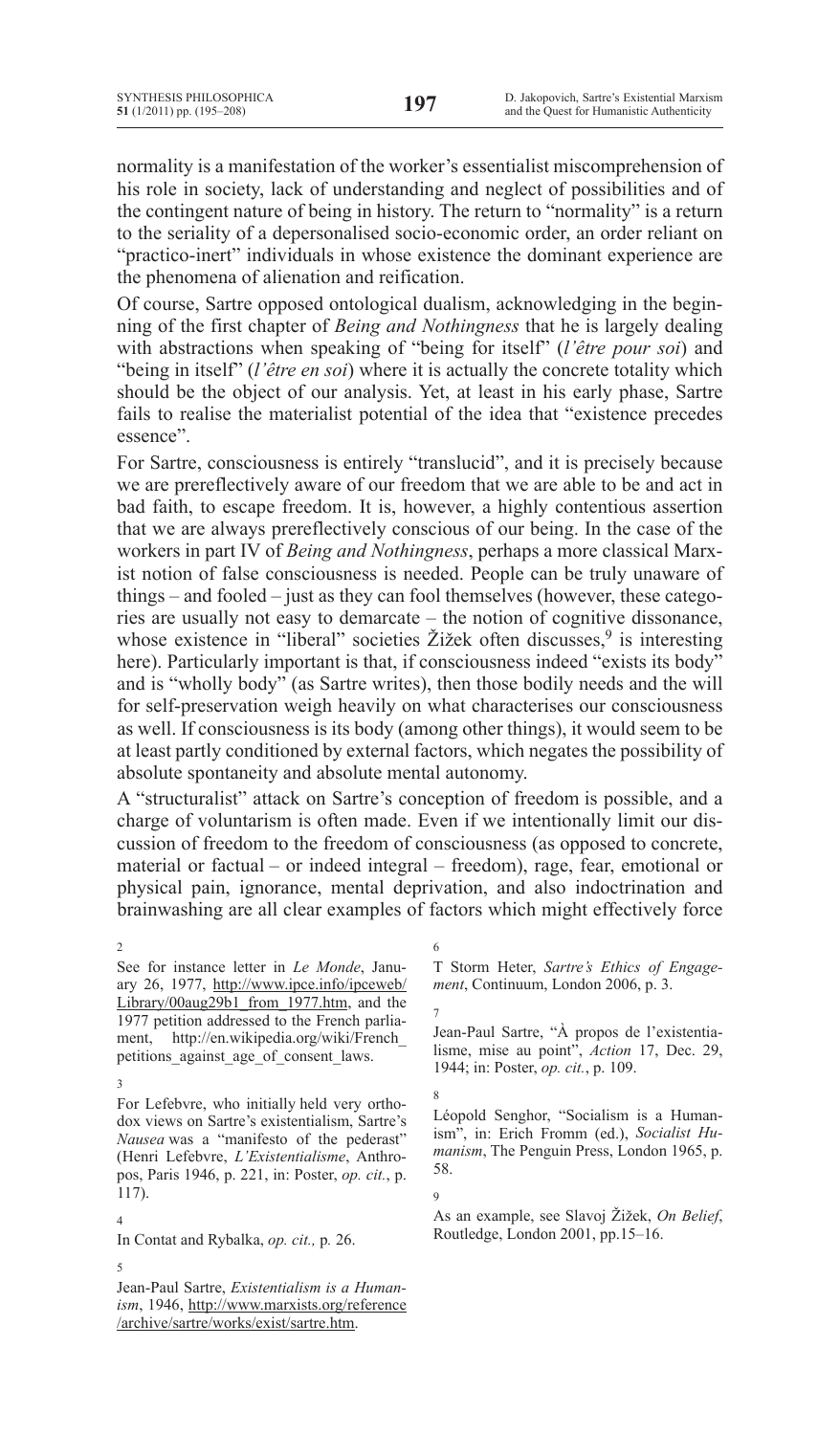us to consider things in a certain way, to reject autoregulative morality and fail to commit the existential act. The worker might be free to accept or reject the wage relationship, but in many respects he is only abstractly free, *effectively* incapable of self-definition. In real life, it could be argued, workers are *effectively* forced to sell their labour power to the employer, if they are to acquire the resources that will enable them to satisfy their (historically and culturally, as well as biologically defined) needs, and the needs of his or her family. A worker can choose to fight the coercion of the state and of the ruling classes, risking death, but how can he "authentically" risk the lives of his children as well, unless they have made the same decision themselves? Needless to say, these investigative observations do not detract from the moral value of rebellion and nonconformism, of seeking *u-topos*. A philosophy which starts with moral freedom and the presumption of choice to be tested in practice – that is the starting point of a radical emancipatory thought which is a necessary ingredient of *active* hope.

In *Being and Nothingness*, Sartre's notion of authentic freedom was still troublingly "Robinsonian", presented as an individualist project, disconnected from the notions of collective struggle and collective liberation. In comparison, Marx's *Economic and Philosophic Manuscripts of 1844* (seen as the original exposition of Marxist humanism) and his notion of alienation were much more objectivist. For Marx, human nature has to be understood as a dynamic concept created through social relations and their alterations. Later, Sartre was right in pushing for a dialectical totalisation which fully incorporates the role of subjective force in history, right in calling for the restoration of subjectivity and praxis as constituent elements of a theory which strives to achieve a comprehensive understanding of the human condition; he was therefore also right in appreciating a certain complementarity between his thought and classical Marxism, where existentialism could help illuminate the subjective and Marxism the objective side of human interactions.

"From the day that Marxist thought will have taken on the human dimension (that is, the existential project) as the foundation of anthropological Knowledge, existentialism will no longer have any reason for being."<sup>10</sup>

Sartre adopted a "progressive-regressive" method which was supposed to aid us in appreciating both sides of the dialectical movement, the mediation of humans by things and the mediation of things by humans.

"The dialectical movement, which proceeds from the objective conditioning to objectification, enables us to understand that the ends of human activity are not mysterious entities added on to the act itself; they represent simply the surpassing and the maintaining of the given in an act which goes from the present toward the future."<sup>11</sup>

The unflinching rejection of this perspective by the dogmatists manifested their inability to grasp a revolutionary dialectic irreducible either to the material external world or to consciousness, its "diluted" internal form. Laying the foundations for an "open" Marxism is murky business, especially for the majority that is adamantly certain in the possibility of attaining "correct consciousness", an idea inconsistent with the Heideggerian, Sartrean (or Lacanian for instance) concept of "double negation". There was no practical or theoretical middle ground for the Cold War intelligentsia. Zhdanovism in particular had no affinity for such theoretical sophistication. Some other Marxist critics, however, weren't entirely dismissive of Satre's later thought, and Lukács nicely summarised a general conception of freedom which he did share with Sartre: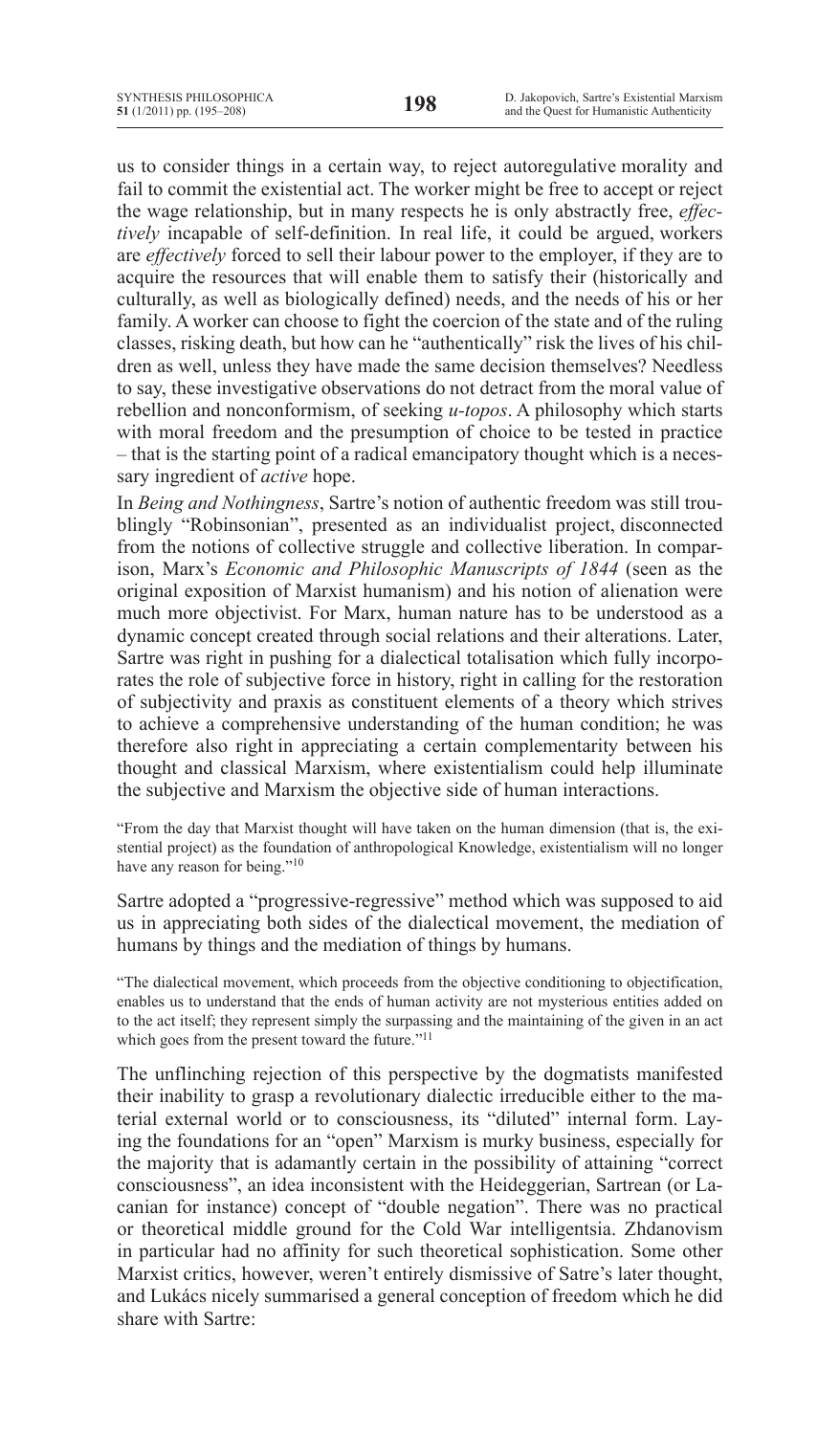"All social activity is composed of individual acts and the influence exercised by material conditions, however important they may be, is only realised as Engels said 'in the last instance'. This means that at the moment of making a decision the individual always finds himself confronted by a certain degree of freedom..."<sup>12</sup>

What particularly distressed many Marxists, including Lukács, was that Sartre chose Husserlian phenomenology rather than Marxism as the general methodological tool for his thought. It was this phenomenological, "individualistic" method, the stress placed on the individual *cogito* (notwithstanding Husserl's principle of intentionality) which limited Sartre's ability to grasp the collective, $13$  and his ability to fully convey the fact that the "dynamics" of history cannot be deduced from individual existence".<sup>14</sup> The subject-object binarism, despite his best intentions, remained an unresolved problem for Sartre. For instance, in presenting an oppositional view to the "Pavlovian" psycho-anthropology, Sartre grossly underestimated the element of biological (as well as socio-economic) necessity and pre-determination, as well as the element of "the alienation of agency".<sup>15</sup>

Although there might have been some truth to the charge that the phenomenological approach has been used as a refusal to engage in a serious search for objective explanations, outside of the "logic of irrationality",<sup>16</sup> the notions of contingency, absurdity and superfluousness of being quite closely parallel the non-teleological, Marxist-atheist view of existence (philosophical or "ethical" rather than "religious" atheism). In fact, Sartre is here already beginning to approach the conclusion that integral freedom presupposes a collective recognition of humanity's commonality, and of its common emancipatory project.

Truth be said, the ideological battles he fought with the intellectuals of the French Communist Party still represented a clash of two forms of political "spiritualism"  $-$  the romantic existentialist and the orthodox Stalinist. The dialectical interplay of freedom and necessity doesn't seem adequately acknowledged in Sartre's thought, the main exception being some rather general remarks on scarcity in *Critique de la raison dialectique*.<sup>17</sup> Freedom itself is relative and variable. Sartre's philosophy, despite efforts to the contrary, remained disconnected from the concept of Marxism as the "philosophy of the concrete", revealing the limits of his largely speculative, abstract and normativist thought, ostensibly unable to develop serious historical, sociological or economic lines of analysis, centred around concretised causalities. While the danger of structuralist and similar approaches is that they tend to function as self-fulfilling prophecies (especially in the sphere of *real-politik*), reinforcing

Jean-Paul Sartre, Search for a Method, Vintage, New York 1968, p. 181.

### 11

10

*Ibid.*, p. 159.

### 12

Georg Lukacs, *Existentialisme ou marxisme?*, Nagel, Paris 1948, p. 105; in: Poster, *op. cit.*, p. 123.

### 13

*Ibid.*, p. 124.

### 14

Milan Prucha, "Marxism and the Existential Problems of Man", in: Fromm (ed.), *op. cit.*, p. 146.

# Heter, *op. cit.*, p. 16.

16

15

See for instance George Novack, *Polemics* in Marxist Philosophy, Pathfinder, New York 1989, p. 69.

17

Even here, betraying a lack of rigorous  $-$  and in particular orthodox  $-$  Marxist education, Sartre discusses the "market's inexorable laws where Marx had demonstrated that the inexorable laws arise from *production*" (Raya Dunayevskaya, *Philosophy and Revolution*, Columbia University Press, New York 1989, p. 204).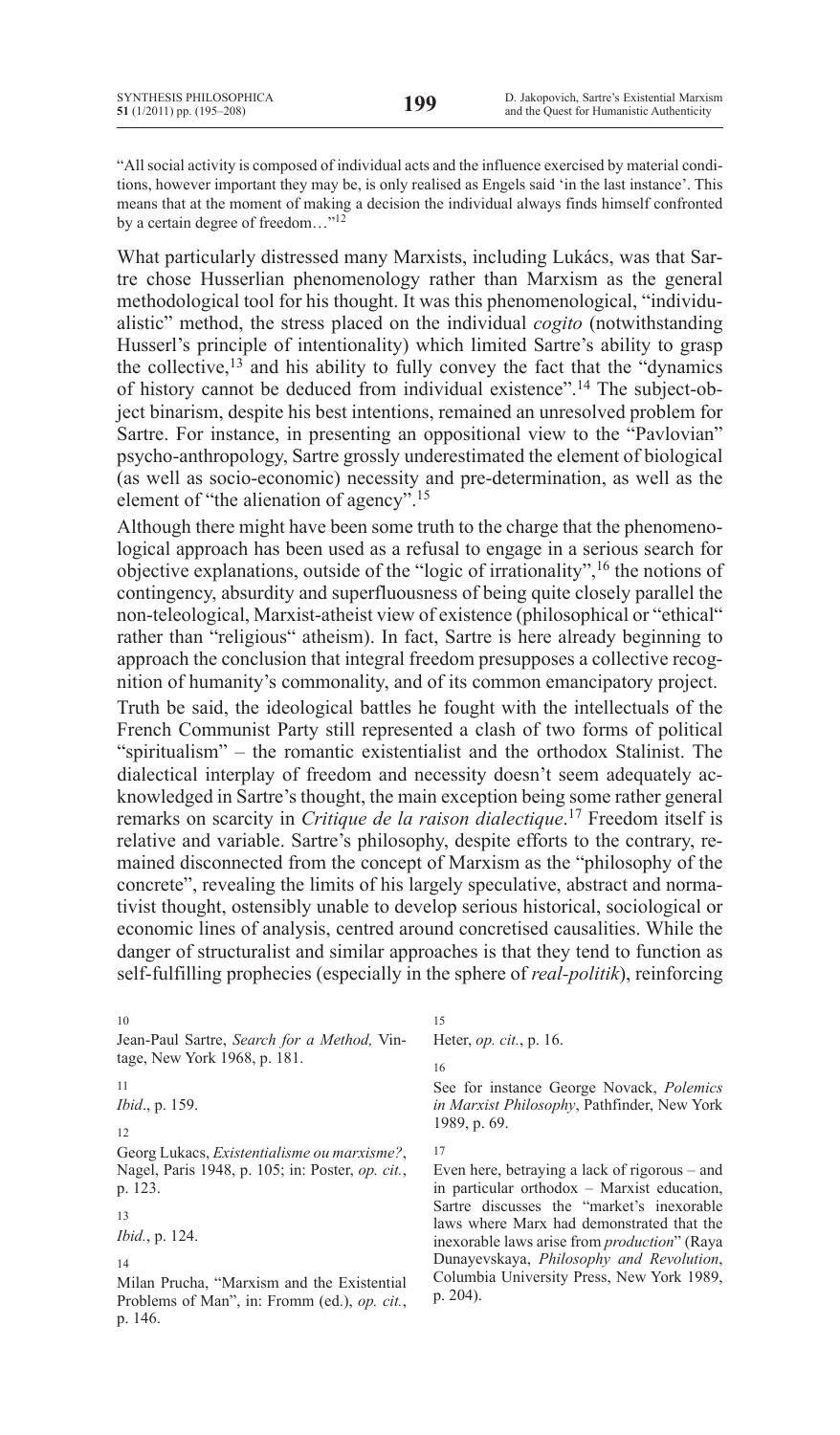the very occurrences they claim to neutrally observe, Sartre's theoretical subjectivism widely opened the door to naive, uncritical, "sentimentalist" voluntarism. Are his anarcho-Maoist political escapades not a poignant example of this? On the other hand, structuralist "objectivism" proved itself as anything but non-ideological in practice, as Althusser's politics itself partly illustrated. A possible reconciliation between Marxist existentialism and structuralism might be an "existential", humanistic acknowledgment of moral, socio-ethical creativity and of the ideological (interest-based) nature of our motivations armoured with a structuralist, "scientific" rigour in the evaluation, creation and implementation of political strategies and tactics. Human and scientific perspectives can remain connected.

## **Politics, the Party and self-government**

"Philosophers have hitherto only interpreted the world; the point, however, is to change it."

Karl Marx

"Human Power is its own end."

Karl Marx

Sartre dedicated his post-war years to the exploration of the path which could lead towards the establishment of an authentic, radically democratic, humanistic socialism. According to him, the Stalinists were not only in bad faith,  $18$ but their simplistic materialist philosophy – especially the attempt to identify the *dialectics of nature* – constituted a form of idealism, a metaphysical, universal law imposed on reality. Sartre was suspicious of those proclaiming "objective necessities". He saw this as largely being an excuse, an example of bad faith where the refusal to choose (and therefore also risk) is rationalised by a perceived static "material law", laws of inert matter transcribed onto the human condition. A different philosophy of uncertainty, possibility and thus also responsibility largely developed from his experiences in the Resistance movement, which had little time for human frailties and despondency.

" $(T)$ he basic idea of existentialism is that even in the most crushing situations, the most difficult circumstances, man is free. Man is never powerless except when he is persuaded that he is and the responsibility of man is immense because he becomes what he decides to be."<sup>19</sup>

Sartre restated his position when in 1951 Albert Camus published his sceptical *L'Homme révolté*, helping to kindle a hostile wider polemic (largely focused on the question of political violence rather than progressive change as such) which would separate the two forever:

"Does History have a meaning, you ask? Has it an objective? For me, these are questions which have no meaning. Because History, apart from the man who makes it, is only an abstract and static concept, of which it can neither be said that it has an objective, nor that it has not. And the problem is not to know the objective but to *give* it one."<sup>20</sup>

There was no authenticity in escaping the radical freedom and the radical responsibility of being human. Time and time again, Sartre proved how the renunciation of the emancipatory project entails a renunciation of freedom, of being fully human.

It was his underlying belief in the inherent backwardness of the masses, his scepticism towards the "practico-inert" proletarian masses and towards the possibility that they might assume the role of Subjects which made him ac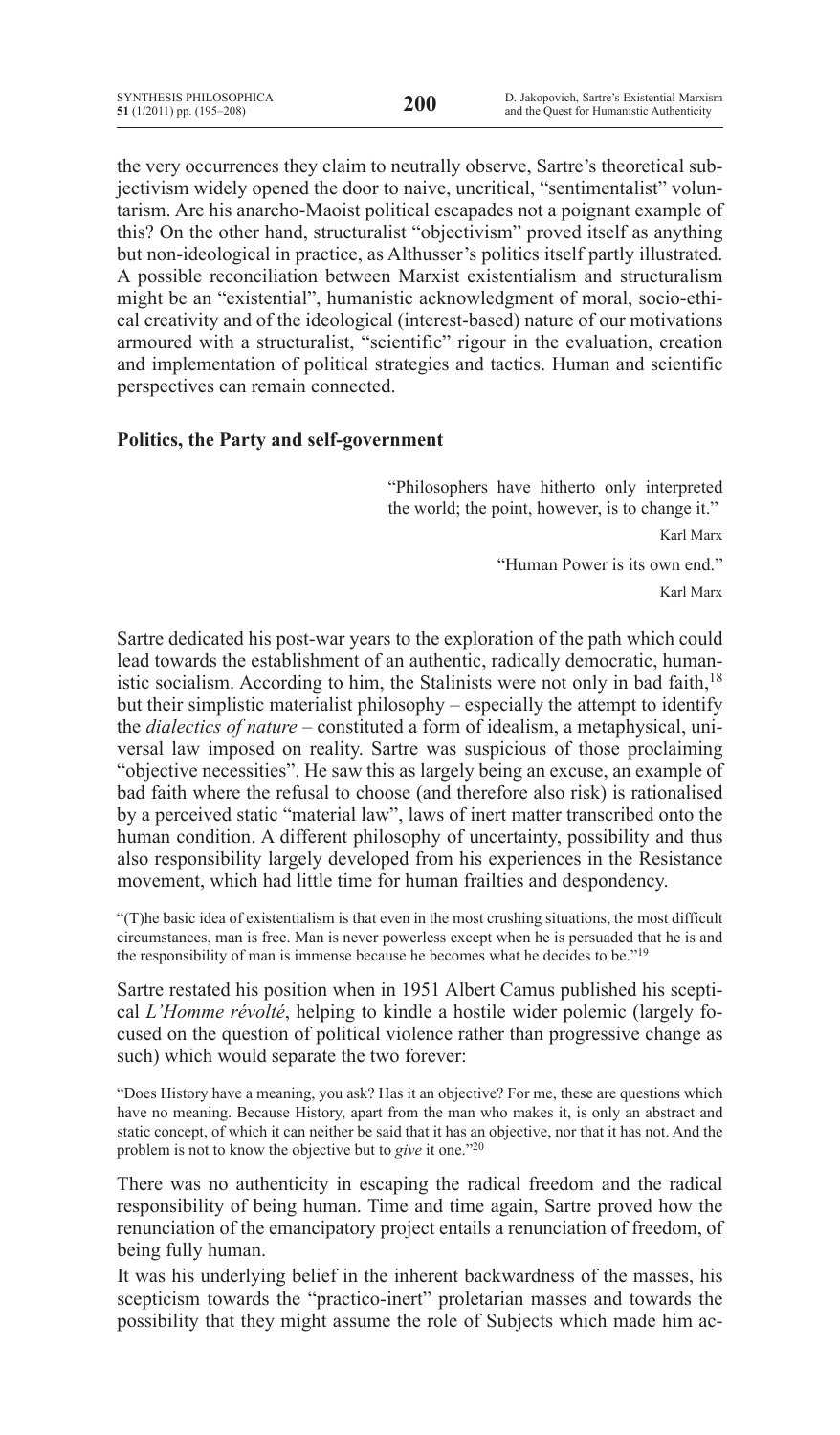cept the outside force ("the group infusion") of the vanguardist party for so long. How much more could have been expected from a still rather "classical" intellectual who was only to start resolutely destroying the characteristics which chained him to the capitalist division of labour after 1968?

In *Communists and Peace*, adopting a subject-object dualism with regards to the party-class relationship, he fell under the influence of quite vulgar substitutionist vanguardism, according to which the implantation of class consciousness from the outside constitutes the only possibility, a notion for which he was strongly criticised by Claude Lefort. While we could accept his (and Marx's and Lenin's) basic claim that a "class in itself" was little more than a subject of its self-exploitation, his contention that leaving the Party (and, incidentally, the PCF in the French case) could only mean "disintegrating into dust", $21$  for the working class essentially meant leaving it at the mercy of the "benevolent dictator". This polemic happened long before PCF's Eurocommunist turn.

The only coherent, consistent application of an existentialist Marxist theory would have to mean a participatory democratic, self-managing socialism, the constitution of the *class for itself* primarily through its own exertions – strong organs of workers' and citizens' participation – and the French Communist Party at the time was certainly no advocate of any such thing, nor even a genuine reformist organ of popular democratic empowerment. Sartre's theory once again fell pray to his own internal ambiguities and confusions, and an overly formalistic and schematic approach, so he, for instance, comes up with a rather abstract notion of "fraternity terror" which is supposed to lead to a crystallisation of hierarchical authority through the voluntary self-imposition of discipline among organically fused agents  $-$  a contentious and simplified explanation of inner-party contradictions, to say the least.

Only with the advent of new anti-hierarchical (and largely spontaneous) social struggles did he clearly start realising the danger of allowing the perpetuation of hierarchies through a petrified division of labour, and began to advocate the need for democratic liberatory groups based on power-sharing and collective control, implying mutual recognition, voluntary acceptance of roles and responsibilities, a certain egalitarianism and mutually recognitive relations, which are to serve as true guarantees for the establishment and preservation of a commonality of experiences and interests inside the party. For a brief

#### 18

"(O)ur Garaudys are afraid. What they seek in Communism is not liberation, but a re-enforcement of discipline" (Jean-Paul Sartre, "Materialism and Revolution", in: *Literary and Philosophical Essays*, Collier Books, New York 1967, p. 249; in: Poster, op. cit., p. 132.

### 19

Jean-Paul Sartre, "Jean-Paul Sartre répond à ses détracteurs", in: Colette Audry (ed.), Pour *et contre l'existentialisme*, Atlas, Paris 1948, p. 188; in: Poster, *op. cit.*, p. 126. Sometimes, however, this position lapsed into a "stoical commitment (...) taken without hope" (Poster, *op. cit.*, p. 127), which is dangerously incompatible with the Marxist strategic, utilitarian, goal-oriented perspective. While ontological freedom (conceived in the classical terms of free will) is a necessary precondition for freedom as agency, it is an insufficient condition in itself for the attainment of free agency. Disregarding this is a retreat to ontological, "Cartesian" freedom, constituting an example of bad faith, for it is closely related to a strategy of escapism from the domineering, coercive facticity of the social condition one is thrown into, which is also Sartre's (benevolent) accusation of the imprisoned "deviant" writer Jean Genet in Saint Genet (1952).

20

Jean-Paul Sartre, "Réponse à Albert Camus", Les Temps Modernes 82, Aug. 1952; in: Poster, *op. cit.*, p. 190.

21

Jean-Paul Sartre, "Les communistes et la paix", in: *Situations VI*, Gallimard, Paris 1964, p. 195 and 250.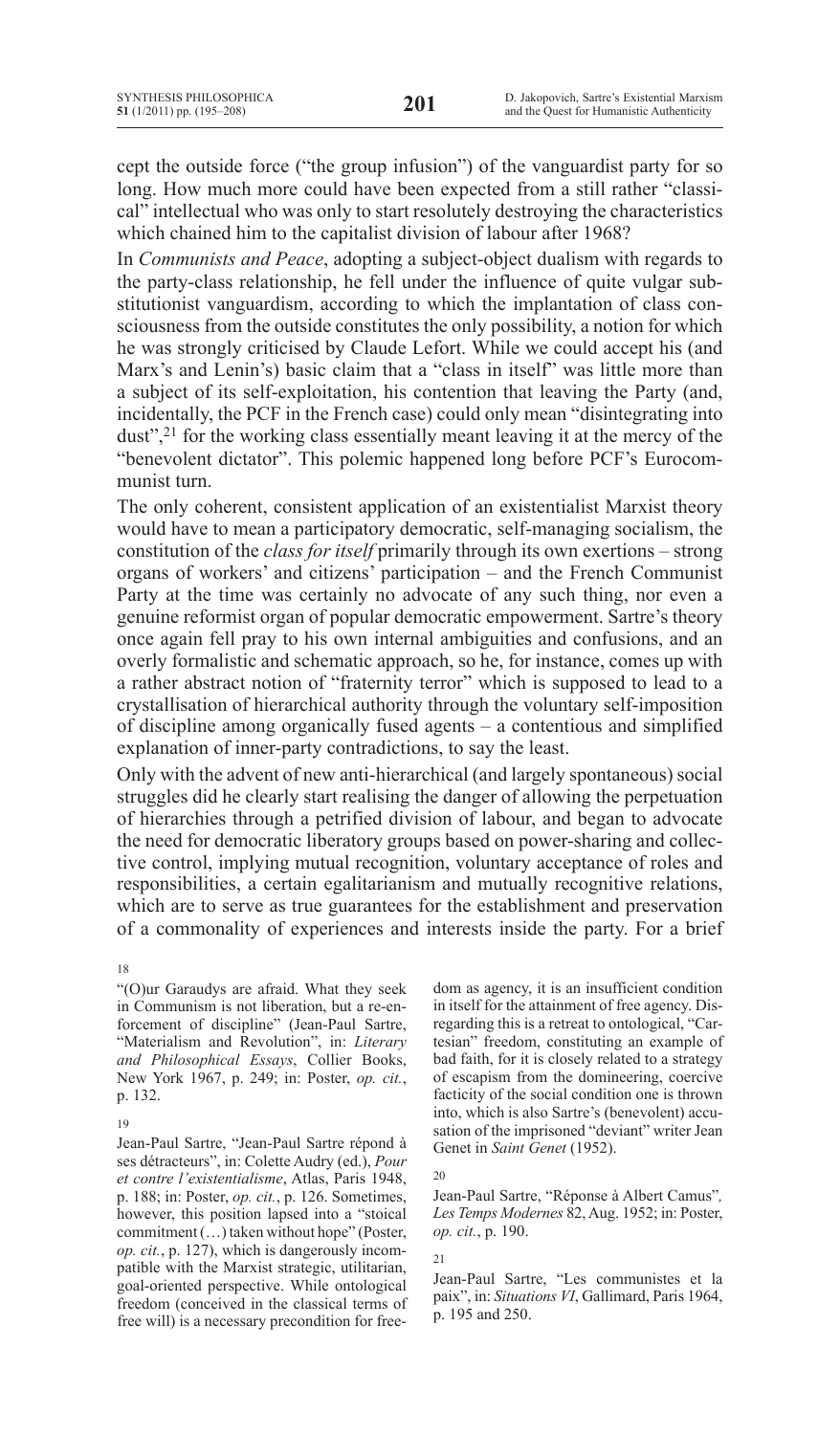time, *Le Rassemblement démocratique révolutionnaire* (of which he was a founding member) seemed to offer prospects for such an organisation. It was led by writers and activists of the non-Communist Left, and based itself on a "third-campist" programme of socialist democracy and peace, away from both the Stalinist and the capitalist camp. The RDR hoped it would help to de-bureaucratise the PCF, and regenerate revolutionary change towards an authentic, anti-Stalinist socialist position.

"(T)he old conflict between individualism and society is one that RDR members take as transcended. (O)ur aim is the integration of the free individual in a society conceived as the unity of the free activities of individuals."<sup>22</sup>

The RDR was to be based on grassroots democracy, active participation of all its members in decision-making,<sup>23</sup> and on the attraction of communist and socialist militants without them having to leave their respective parties. The organisation tried to base itself on principles of genuine solidarity, and to fight against the fragmentation of the French Left. With regards to the Communist Party, intelligently, RDR's "role lay in non-partisan, unbigoted and friendly criticism".<sup>24</sup> This Marxist humanism that appeared to slowly emerge as a new material force was supposed to pave the road towards a synthesis between existentialism and a philosophy of revolution, of praxis, of free historical subjects able to forge their own liberatory future.

From *Le Comité national des écrivains* (a central coalition of French Resistance writers and intellectuals led by the Communists), through the weak, inexperienced and short-lived *Socialisme et liberté* group (sabotaged by the PCF) to *Le Rassemblement démocratique révolutionnaire* (which had a similar faith to *Socialisme et liberté*), Sartre's political trajectory lead him again, for a time at least, into a position of critical support for the strongest material force on the French anti-capitalist scene, the Communist Party. Sartre came to the conclusion that the Stalinised communist movement had to be changed from within or, at least, without directly aiding the anti-communist bourgeoisie. He grew increasingly aware that socialist policies "orient themselves around forces already at work".<sup>25</sup> Facing the choice of either joining the most significant material force on the Left, the PCF and its mass workers' base, trade unions etc., or retreating into a position of isolated righteousness, he tried to choose "something in between", turning into a sympathetic fellow traveller (*compagnon de route*) for a few years. In that position, like before, he continued to advocate Left unity<sup>26</sup> and continued to long for an agent of socialist change which did not refute his concept of radical freedom but, unwilling to side with the newly founded democratic socialist *Le Parti socialiste unifié*, the left-wing of the *Parti Socialiste*, the early Eurocommunist initiatives or some other emerging side, he refused to fully commit himself to the back-breaking, uncertain work of building a new force on the Left.

His ambivalence towards PCF revealed his own gnawing feelings of inadequacy and impotence, the realisation of his isolating petty-bourgeois roots and experiences. Sartre attacked the existence of Stalin's trials and labour camps, state tyranny in general, intellectual and practical conformism and hierarchical rigidity. Although he never was a mere apologist for PCF, it was only the Soviet invasion of Hungary in 1956 which finally crystallised the situation, not only internationally but domestically just as well. "The PCF was a Party which 'froze' five million votes and which, in abandoning mass action, had 'demobilized' the working class".<sup>27</sup> "(T)he reason why the dictatorship of the proletariat  $(...)$  never occurred is that the very idea is absurd, being a bastard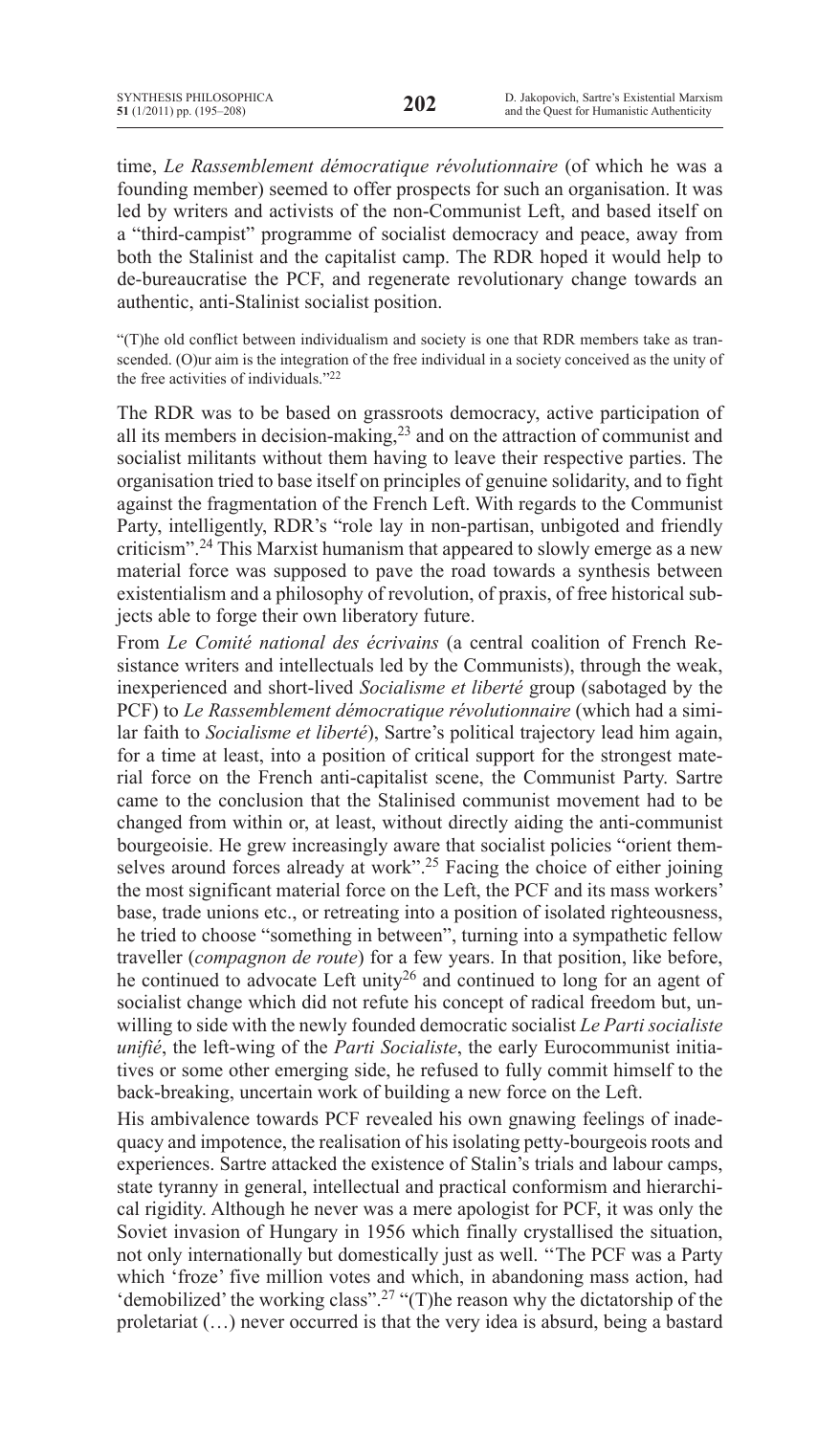compromise between the active, sovereign group and passive seriality."28 The Bolshevik party, according to Sartre, was "a self-perpetuating group which, in the name of a delegation which the proletariat had not given it, exercised power over the bourgeois class which was in the process of being destroyed. over the peasant class and over the working class itself."<sup>29</sup>

The new, post-scarcity economy of the late '60s and early '70s brought back that independent and imaginative existential subject that Sartre longed for, in the form of the rebellious students and workers who demanded self-management, forcing the Socialist Party and the Communist Party to include workers' control in their programmes, and even the Gaullists had to include a new "participatory" model of co-determination in their programme in order to neutralise and co-opt the new mood. The revolutionary party, however, could only authentically serve the movement for self-management as a catalyst, a mediator between theory and praxis, the external integrator or unifier.

"By itself, the mass remains serialized. But conversely, as soon as the party becomes an institution, so does it also – save in exceptional circumstances – become reactionary in relation to what it has brought into being, namely the *fused group*. In other words, the dilemma spontaneity/party is a false problem."30

The synthesis for Sartre lies in a non-hierarchical, movement-oriented, pluralist, participatory democratic socialist party. "The real question is therefore how  $(...)$  the party may be able to receive the impulses which emanate from movements and, rather than claim to direct them, may be able to generalize experience for the movement and for itself."31

"(I)t would be necessary that the party should continually be able to struggle against its own institutionalization.  $(\ldots)$  Action and thought are not separate from organization. One thinks as one is structured. One acts as one is organized. This is why the thought of Communist parties has come to be progressively ossified. (...) Before all else, the revolutionary party must, so that it may escape institutionalization, consider itself as permanently in the service of a struggle which has its own dimensions, its own autonomous political levels. This implies the transcendence of the Leninist or Bolshevik model of the party  $(...).$ <sup>32</sup>

 $22$ 

Jean-Paul Sartre, David Rousset and Gérard Rosenthal, *Entretiens sur la politique*, Gallimard, Paris 1949, p. 40; in: Poster, op. cit., p. 141.

### 23

"R.D.R. chapters would be laboratories in which workers would experience and develop leadership capacities, thereby generating the new, free subjects of history... At last a humanist Marxism was being joined with an organization of existential subjects." (Poster, *op. cit.*, pp. 141–142.)

### $24$

David Archard, *Marxism and Existentialism: The Political Philosophy of Sartre and Merleau-*Ponty, Gregg Revivals, Hampshire 1992, p. 64.

### 25

Maurice Merleau-Ponty, "Humanisme et terreur", in: Archard, op. cit., p. 55.

26

Jean-Paul Sartre, "Le Fantôme de Staline", Les Temps modernes 129-131, Nov.-Dec. 1956, Jan. 1957, p. 696.

### 27

Sartre, "Le Fantôme de Staline", p. 301; in: Archard, op. cit., p. 97.

### 28

Jean-Paul Sartre, Critique of Dialectical Rea*son*, Verso, London 2004, p. 662.

 $29$ 

*Ibid.*, p. 661.

30

Jean-Paul Sartre, "France: Masses, Spontaneity, Party", in: Between Existentialism and *Marxism*, Verso, London–New York 2008, p. 119.

### 31 *Ibid.*, p. 122. 32

Ibid., pp. 131-133.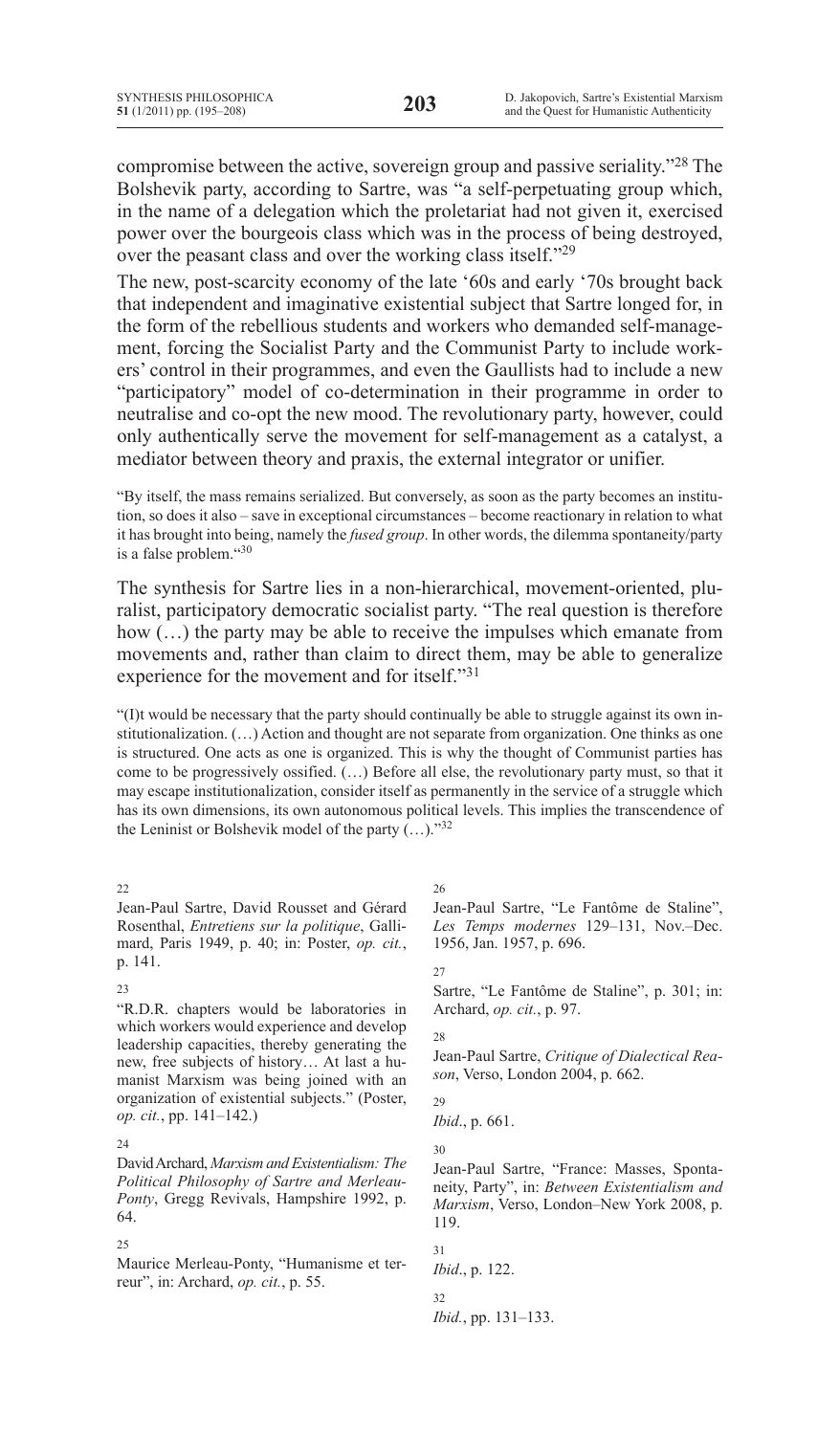One of the critical questions Sartre now posed to the Communist Party was what kind of people were they forming. Why weren't they fostering the selfdetermination and freedom of consciousness of each individual? For Sartre, it was only free individuals that could build a real democracy, an anti-authoritarian Republic. Stalinist bureaucrats, on the other hand, fostered only blind obedience to authority. A "revolutionary" party which does not centre its strategy around the emancipation of thought and action is a parody.

### **Notes on Authenticity and Civic Virtue**

"We who lived in concentration camps can remember the men who walked through the huts comforting others, giving away their last piece of bread. They may have been few in number, but they offer sufficient proof that everything can be taken from a man but one thing: the last of the human freedoms – to choose one's attitude in any given set of circumstances, to choose one's own way."

Viktor Frankl<sup>33</sup>

Although for Sartre "being for others" constituted a primary dimension of the "being for itself", he didn't go as far as Marx, who (for all practical purposes) defined humans as their social interactions. Sartre recognises intersubjectivity as the constituent element of the self. In *Being and Nothingness*, however, Sartre also suggests an irreconcilable duality between "being for itself" and "being for others": a fixed, disconnected *self as agent* and *self as object*.

His concept of negation often seems elusive to any accepted notion of morality. "Action is the present nihilating of the past in the light of a future to be  $a$ chieved(...) Freedom is not a being, it is the being of man, that is, his nothingness of being."<sup>34</sup> Taken on its own, Sartre's rejection of the Kropotkinist notion of innate human nature imprisoned by repressive social institutions could be construed to have an almost "de Sadean" quality. Sartre later admitted the limits of the kind of subjectivity he outlined in *L'Être et le Néant*.<sup>35</sup> Even though he never embraced a philosophically fully elaborated justification of the concept of civic virtue, Sartre inarguably posited a demanding notion of social responsibility, famously arguing that writing carries the obligation to fight injustice in all its forms for example, or that a failure to oppose imperialist policies of their governments made Western Europeans accomplices to imperialist crimes.

In the post-war works, especially *What is Literature?* and *Notebooks for an Ethics*, where he develops a new theory of interpersonal relations and discovers a possibility for mutual recognition, there is a shift from Sartre's monadic view of the active self in *Being and Nothingness* (according to which there is this irreconcilable duality between the self as agent and the self as object) to a new theory of intersubjectivity which dispenses with the depoliticised individualism of Sartre's pre-war thought and makes the first steps towards establishing that receptivity can be a humanistic virtue after all (just like the infamous Sartrean "look", often reviled as objectifying, can nonetheless be a caring, supportive one), an argument Sartre developed in *Notebooks for an Ethics*, which is a project he abandoned as an overly voluntaristic attempt devoid of clear existentialist causality.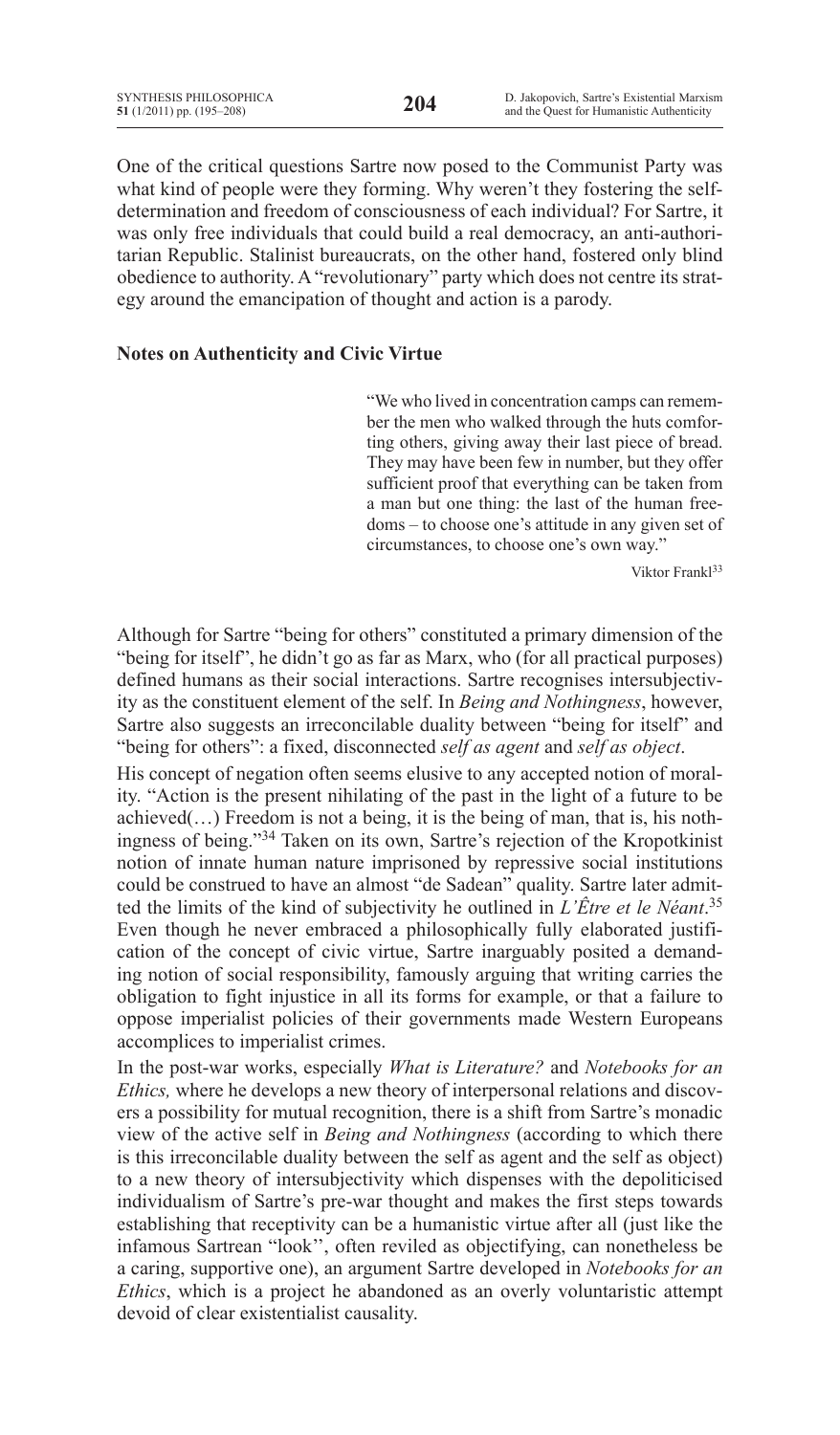$\overline{33}$ 

*biguity*.

Furthermore, it has been argued by some that the intersubjective constitution of the self implies an intersubjective, social dimension of authenticity, "embracing the other in the same moment that one embraces the self".<sup>36</sup> Sartre himself stated for instance that "(a)uthentic liberty assumes responsibilities, and the liberty of the anti-Semite comes from the fact that he escapes all of his".<sup>37</sup> Integral authenticity is not a form of ethical solipsism. According to Heter, the authentic person has to avoid bad faith, possess a lucid awareness of herself, her situation and her social dependencies and liabilities (supposedly including the acknowledgment of the co-constitutive nature of external perception to the meaning of one's action), rather than seeking a false, asocial, "solipsistic" self-assertion, which implies an actual lack of self-awareness, constituting a form of bad faith. This does not necessarily imply execution of role responsibilities (in which case even Eichmann, for instance, could be characterised as existentially authentic)  $-$  in fact, existential authenticity necessitates an affirmation of the ambiguity of selfhood.<sup>38</sup>

Finally, the person seeking authenticity has to have *respect* for others. Sartre himself, apart from implicitly promoting this view in many of his works, openly posited in *Notebooks for an Ethics* that authentic intersubjectivity is based on mutual *recognition*, on *embracing the freedom of the Other* as mutually enriching.<sup>39</sup> Authenticity is opposed to solipsistic projects simply because "within the world there are other men".<sup>40</sup> Hegel's master-slave dialectic of "sublation" (*Aufhebung*) leads to the understanding of the critical role of intersubjectivity in the creation of personhood. This echoes nicely in Aimé Césairé's "boomerang effect of colonisation" (in *Discours sur le colonialisme*), where denigration and dehumanisation of the colonised also deprive the colonisers of the human character they might otherwise possess. The requirement of mutual recognition and respect excludes murder, torture and coercion as actions incompatible with authenticity, since they are the epitome of dehumanisation. Oppressing others is inauthentic. Negating the freedom of the Other, attributing a dehumanising, thing-like essence to the Other (the Jew, the homosexual, the deviant, the prisoner...) functions by confining the Other to the unpopular characteristic (real or perceived) of his or hers, and serves to maintain a sense of (delusional) superiority on the part of the accuser. This view therefore reduces the Other to a fixed (negative) essence, without releasing the persecuted individual from the responsibility and blame for this supposedly fixed, immutable essence! The concept of the socially responsible, yet "inherently evil criminal" is an example of this anti-intellectual parody. Therefore the concept of intersubjective authenticity, especially as elaborated by Storm Heter, carries important insights for the prison

| 33                                                                                                                                                        | 37                                                                                               |
|-----------------------------------------------------------------------------------------------------------------------------------------------------------|--------------------------------------------------------------------------------------------------|
| Viktor E. Frankl, Man's Search for Meaning,<br>Beacon Press, Boston 2006, p. 66.                                                                          | Jean-Paul Sartre, Anti-Semite and Jew, Shock-<br>en, New York 1995, p. 32.                       |
| 34                                                                                                                                                        | 38                                                                                               |
| Archard, <i>op. cit.</i> , pp. 19–20.                                                                                                                     | Heter, <i>op. cit.</i> , p. 96.                                                                  |
| 35                                                                                                                                                        | 39                                                                                               |
| Jean-Paul Sartre, "Sartre par Sartre", in: Situ-<br><i>ations IX</i> , Gallimard, Paris 1972, p. 102.                                                     | Jean-Paul Sartre, <i>Notebooks for an Ethics</i> ,<br>University of Chicago Press, Chicago 1992, |
| 36                                                                                                                                                        | pp. 499–508.                                                                                     |
| Heter, <i>op. cit.</i> , p. 75. Simone de Beauvoir was                                                                                                    | 40                                                                                               |
| perhaps more explicit than Sartre on this is-<br>sue, arguing against the notion of authenticity<br>as a "solipsistic ethic" in her <i>Ethics of Am</i> - | <i>Ibid.</i> , p. 499; in: Heter, <i>op. cit.</i> , p. 95.                                       |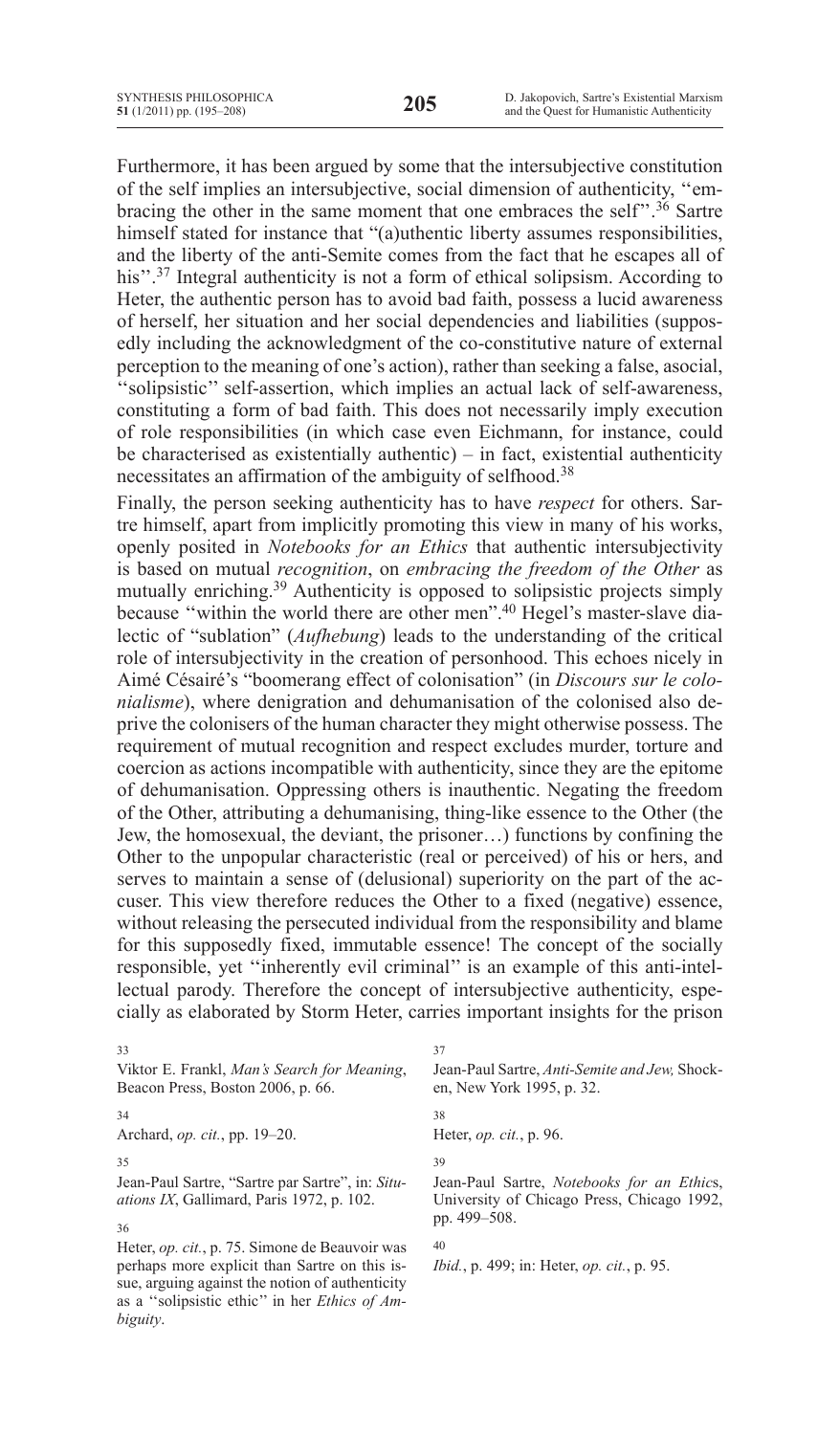abolitionist/transformative justice movement, to take an important example. Through its notion of moral transcendence, Sartrean humanism upholds the potentiality of redemption. There can be no outcasts in a truly democratic society, and the notions of restoration, restitution, rehabilitation and reconciliation must defeat the principles of isolation, prison punishment and all forms of violence. Caging and torturing people is inauthentic.

Authenticity is a political virtue for Sartre. Resurrecting P. B. Shelley's "writer as revolutionary" ethics of engagement, Sartre wrote on the writers' responsibility: "(W)e must militate in our writings, in favor of the freedom of the person *and* the socialist revolution.  $(...)$  It is our job to show tirelessly that they imply each other."<sup>41</sup> It was not a soulless dogma of "socialist realism" that he was advocating, not an imposed, external obligation, but an internal resolution or will to embrace one's freedom, to preserve a non-alienated authenticity and understanding of the writers' privileged position in society and its ideological/cognitive production, as well as of the ability to use it for the benefit of all. To write, Sartre proclaimed, was "to claim freedom for all men".<sup>42</sup>

For Sartre, "the authentic person  $(...)$  is a humanistic socialist who promotes the coming of a democratic classless society."43

Nonetheless, Sartre couldn't exactly serve as a model for organic intellectuals, since he never made a consistent attempt to connect with the movement and the working-class masses (bar a few interesting capers), stubbornly preserving his hermetic style of writing and his isolating intellectual preoccupations. It is doubtless, however, that he emotionally identified with the activist ethos of Marx's  $11<sup>th</sup>$  thesis on Feuerbach.

Civic respect and mutual recognition are central democratic virtues from which spring the ideas of mutual benefit, justice and participation in decisionmaking, which are the necessary preconditions for a reconciliation between the individual and society. " $(T)$ he free development of each is the condition for the free development of all."<sup>44</sup> Truly democratic institutions are needed to foster democratic virtues as a synthesis of individualism and the cooperative spirit, a reconciliation between individuality and collectivity. The mutual recognition/respect argument poses social issues in non-instrumental terms, where the erosion of civil liberties of the other constitutes an intrinsic loss to *me*, since it compromises my intersubjectively established self-identity as a *citizen of a democracy,* indeed the entire notion of *democratic citizenship*.<sup>45</sup>

Sartre understood the central, constitutive personal and socio-economic (therefore also political) role that work occupies, and the importance of integrated social, political and economic democracy. Capitalist relations embodying class hierarchy negate the possibility of true, intersubjective, mutual recognition which rejects exploitative objectification of our fellow citizens. Democratic citizenship requires mutually respectful relations, the promotion of *civic dignity* (if not complete equality) of status, with elements of relative material equality. Calling for a *Mitsein* (a collective subject) of intersubjectivity and collective responsibility, of free individuals and caring relationships between people as "the city of ends" – Sartre stubbornly argued for a radical, socialist democracy. Indeed, the freedom of all is the precondition for the freedom of each, and the humanity of each fulfils our common potential.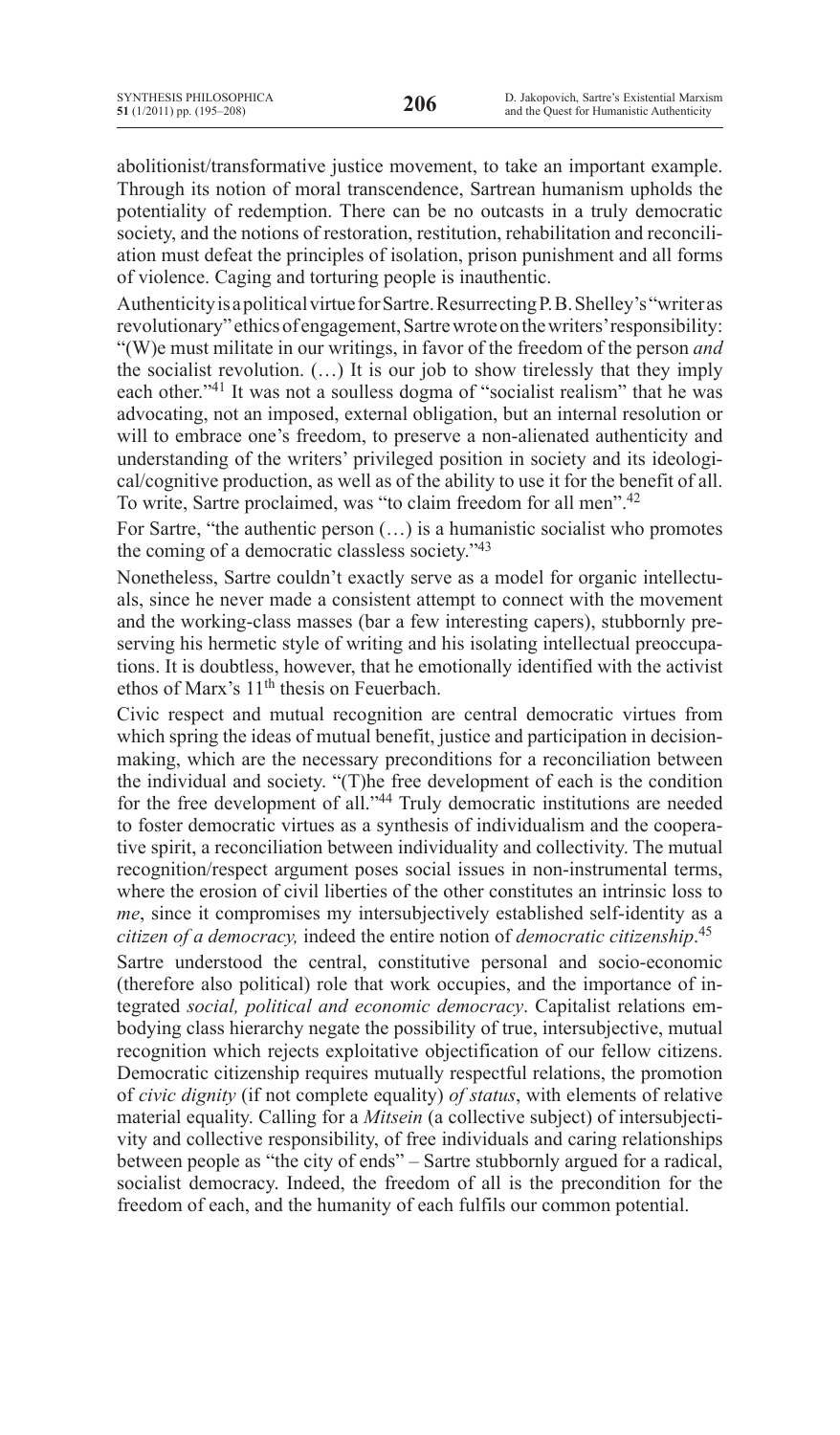### **Daniel Jakopovich**

### **Sartreov egzistencijalni marksizam i potraga za humanističkom autentičnošću**

#### **Sažetak**

*Članak preispituje Sartreovo djelo kao filozofsku sintezu misli i borbe, u kojoj autentični ljudski odnosi i konkretno političko djelovanje zauzimaju središnje mjesto mnogo više nego što je priznato u mnogim (možda i većini) drugim razmatranjima. Ovaj rad također identificira određene nedosljednosti, metodološka ograničenja i kontroverzna mjesta u njegovim djelima, istodobno potvrđujući bitno autentičnu jezgru njegove filozofije i političkog djelovanja.*

#### **Ključne riječi**

sloboda, fakticitet, intersubjektivnost, autentičnost, građanske vrline, ljevičarska politika

### **Daniel Jakopovich**

### **Sartres existenzieller Marxismus und die Suche nach der humanistischen Authentizität**

#### **Zusammenfassung**

*Der Essay überdenkt Sartres Werk als philosophische Synthese des Gedankens und der Bemühung, in welchen die authentischen humanen Beziehungen und die konkrete politische Tätigkeit eine zentralere Stellung einnehmen, als dies ihnen in zahlreichen (voraussichtlich den meisten) Überlegungen eingeräumt wird. Desgleichen identifiziert diese Arbeit gewisse Inkonsequenzen, methodologische Schranken und Kontroverspunkte in seinen Werken, indem sie synchron den wesensmäßig authentischen Kern seiner Philosophie und politischen Aktivität affirmiert.*

### **Schlüsselwörter**

Freiheit, Faktizität, Intersubjektivität, Authentizität, Bürgertugend, linksgerichtete Politik

41

Jean-Paul Sartre, *What is Literature?,* Washington Square Press, New York 1966, p. 191.

 $42$ 

Jean-Paul Sartre, "La littérature, cette liberté", *Les Lettres françaises*, Apr. 15, 1944; in: Archard, *op. cit.*, p. 30.

#### 43

Thomas C. Anderson, *Sartre's Two Ethics: From Authenticity to Integral Humanity*, Open Court Publishing, Chicago 1993, p. 66.

44 Karl Marx & Friedrich Engels, *The Communist Manifesto*, 1848, http://www.marxists. org/archive/marx/works/1848/communistmanifesto/index.htm.

### 45

Heter, *op. cit.*, p. 112. Normatively and phenomenologically, it could be argued that the role of emotions and emotional interpretations of self-constitution and our conduct towards others are not to be ignored either, but the lack of universally applicable, non-arbitrary, logical criteria makes emotional judgement very open to conflicting, even non-humanistic interpretations, which isn't to say that humanistic ethics are or should necessarily be entirely logically explicable. David Hume is the most prominent thinker who had already asserted this in his emotivist ethical theory, which was sustained by Kierkegaard, and indeed by Sartre through his notion of "committed knowledge".